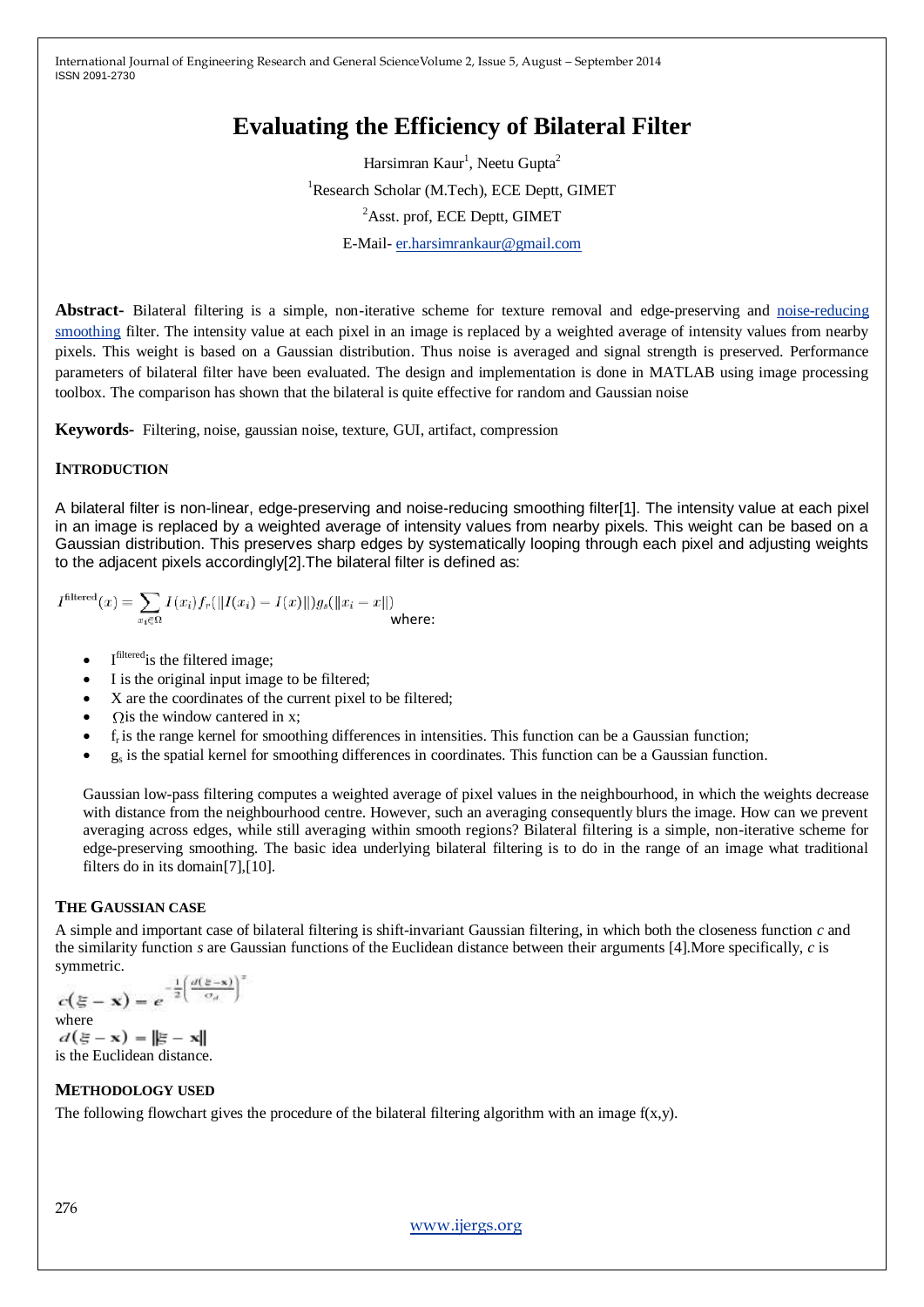

Fig.1 Bilateral filter algorithm

# **TEST BED**

The following table shows the experimental images related to the project with their size and type of format.

| <b>TABLE X</b>            |
|---------------------------|
| IMAGES USED IN SIMULATION |

| S.No. | <b>TITLE OF THE IMAGE</b> | <b>SIZE</b>       | <b>FORMAT</b> |
|-------|---------------------------|-------------------|---------------|
|       | Colg1                     | 2.05 MB           | <b>JPG</b>    |
| -     |                           | 83.3 KB           | JPG           |
|       | Sim1                      | $2.14 \text{ MB}$ | <b>JPG</b>    |
|       | Mandrill                  | 31.6 KB           | <b>JPG</b>    |
| J.    | fruits                    | 988 KB            | <b>JPG</b>    |

# **PERFORMANCE PARAMETERS**

A good objective quality measure should reflect the distortion on the image well due to, for example, blurring, noise, compression, and sensor inadequacy. Such measures could be instrumental in predicting the performance of vision-based algorithms such as feature extraction, image-based measurements, detection, tracking, and segmentation, etc., tasks. Quantitative measures for image quality can be classified according to two criteria:

1. number of images used in the measurement;

2. nature or type of measurement.

According to the first criterion, the measures are divided into two classes: univariate and bivariate. A univariate measure uses a single image, whereas a bivariate measure is a comparison between two images. A number of measures have been defined to determine the closeness of the degraded and original image fields. On the basis of this a study is done on the following measures and analysed.

1. Pixel difference-based measures: (eg. the Mean Square Error and Maximum Difference).

2. Correlation-based measures: A variant of correlation based measures can be obtained by considering the absolute mean and variance statistics (eg. Structural Correlation / Content, Normalized Cross Correlation) [1],[5].

# *A. Mean Square Error*

In the image coding and computer vision literature, the most frequently used measures are deviations between the original and coded images of which the mean square error (MSE) or signal to noise ratio (SNR) being the most common measures. The reasons for these metrics widespread popularity are their mathematical tractability and the fact that it is often straightforward to design systems that minimize the MSE but cannot capture the artifacts like blur or blocking artifacts. The effectiveness of the coder is optimised by having the minimum MSE at a particular compression and MSE is computed using the following equation:-

[www.ijergs.org](http://www.ijergs.org/)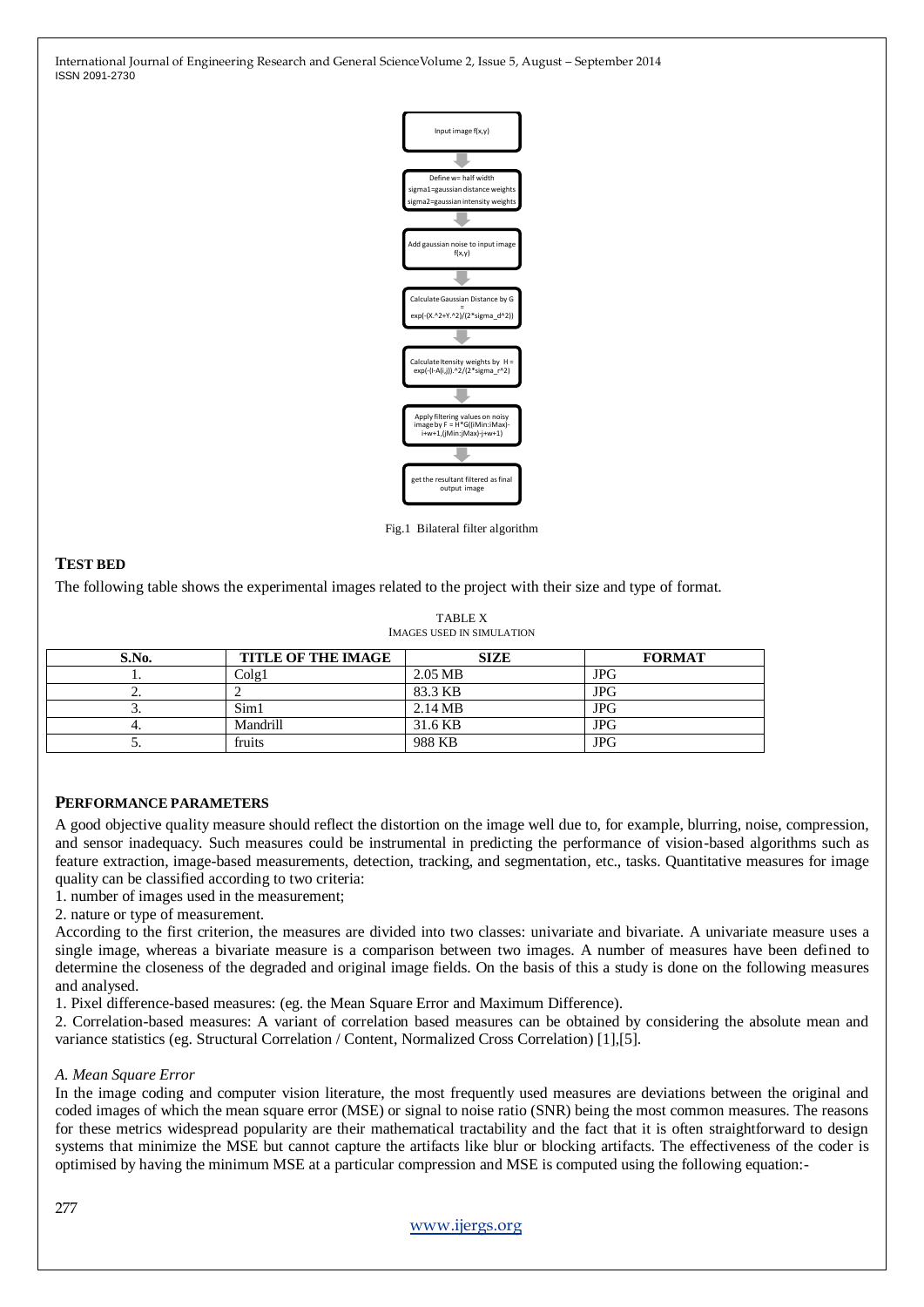$$
MSE \ = \ \frac{1}{MN} \sum_{i=1}^{M} \sum_{j=1}^{N} (f(i,j) - f^{\,\prime}(i,j))^2
$$

### *B. Peak Signal – to – Noise-Ratio*

Larger SNR and PSNR indicate a smaller difference between the original (without noise) and reconstructed image. The main advantage of this measure is ease of computation but it does not reflect perceptual quality. An important property of PSNR is that a slight spatial shift of an image can cause a large numerical distortion but no visual distortion and conversely a small average distortion can result in a damaging visual artifact, if all the error is concentrated in a small important region[12].This metric neglects global and composite errors PSNR is calculated using the following equation:

$$
PSNR = 20 \log_{10} \left( \frac{N}{RMSE} \right)
$$

#### *C. Average Difference*

A lower value of Average Difference (AD) gives a "cleaner" image as more noise is reduced and it is computed using following equation:

 $\frac{1}{MN}\sum_{i=1}^{M}\sum_{i=1}^{N} [f(i,j)-f'(i,j)]$ Average Difference (AD) =

#### *D. Maximum Difference*

Maximum difference (MD) is calculated using the given equation and it has a good correlation with MOS for all tested compression techniques so this is preferred as a very simple measure as a reference for measuring compressed picture quality in different compression systems. Large value of MD means that the image is of poor quality.

Maximum Difference (MD) =  $Max(f(i, j) - f'(i, j))$ 

#### **SIMULATION RESULTS**

The bilateral filtering algorithm is applied to the experimental images which are displayed in GUI(Graphic User Interface).It has 'LOAD' button to browse the image, 'APPLY' button to apply filtering action, 'CLOSE' button for closing the GUI window. The following snapshots show the simulation results.





Fig. 3 Filtered image after applying bilateral filtering

Efficiency parameters i.e. values obtained from the bilateral filtering action applied on image no.1 from table 1.1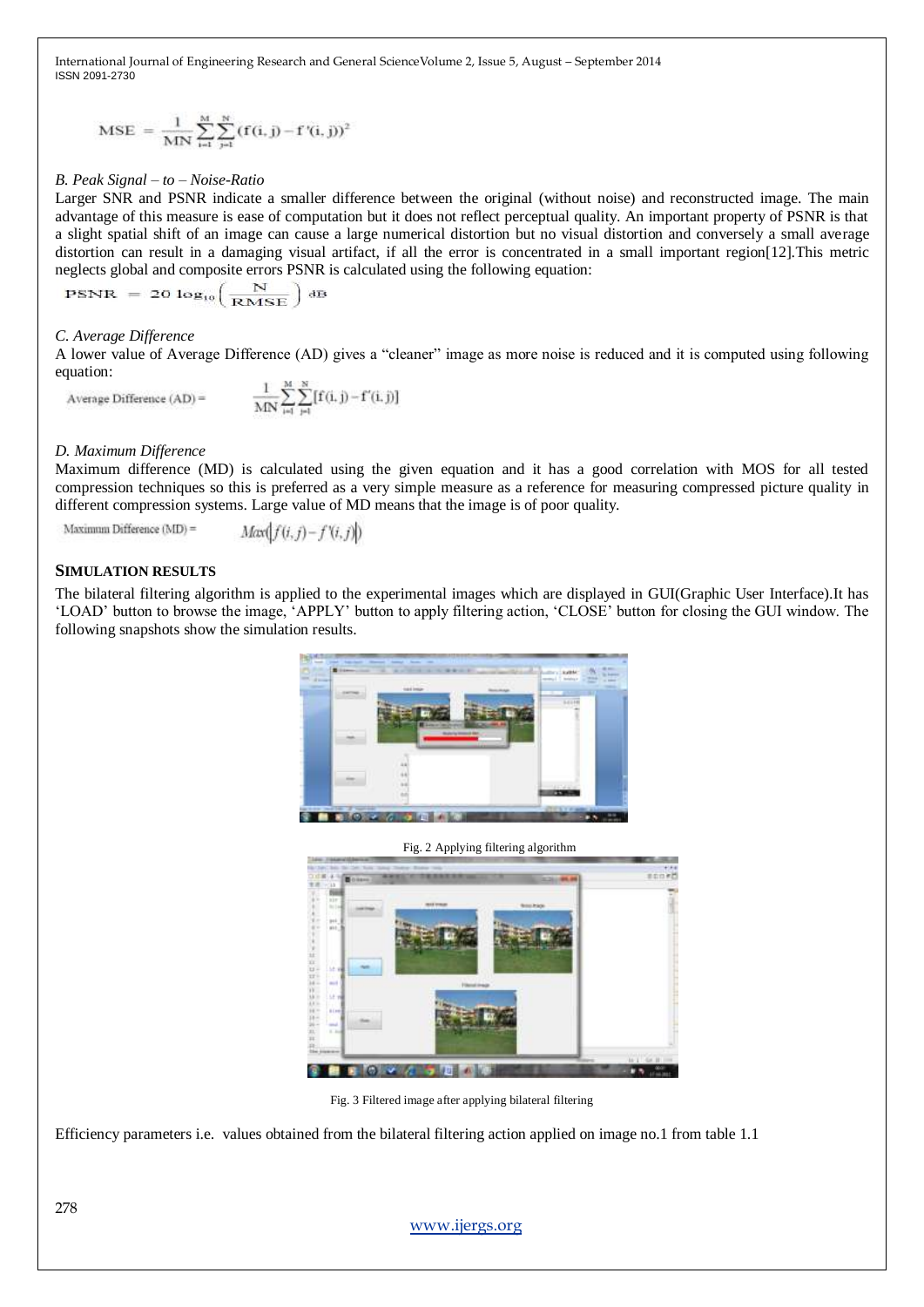

Fig. 4 performance parameters

On comparison with other (median) filter, the values obtained for the same image:

| Station & North AM, 31 Mary Has                                                                                                                                                                                                                                                                                    | $-1/8$                                                                                                                                                                                                                          |                                                                                                                                                                                                                                                                               |
|--------------------------------------------------------------------------------------------------------------------------------------------------------------------------------------------------------------------------------------------------------------------------------------------------------------------|---------------------------------------------------------------------------------------------------------------------------------------------------------------------------------------------------------------------------------|-------------------------------------------------------------------------------------------------------------------------------------------------------------------------------------------------------------------------------------------------------------------------------|
| 大気を生く<br><b>General Avenue</b>                                                                                                                                                                                                                                                                                     |                                                                                                                                                                                                                                 | 示白をま<br><b>THEFT</b>                                                                                                                                                                                                                                                          |
|                                                                                                                                                                                                                                                                                                                    | A P. 2 . Estealineig / 1 . 2 . 8   The UNIVERSITY COL P. LESS P WE LESS THE                                                                                                                                                     | THE R R F. (IP Seemed). -<br>$\blacksquare$                                                                                                                                                                                                                                   |
| 7.3001<br><b>Miller</b><br>11 Ave Audi Perent H.<br><b>Missouri</b><br>Estado<br>Worstag<br><b>N</b> butups:<br><b>W</b> hands fluid<br>This match to exist<br>Mostra 11<br><b>Unicapains</b><br><b>Remediate</b><br>1 Neil Greensbookers in<br>diam.<br>fissen : 1<br><b>Rental</b><br>N bubble 261<br><b>STY</b> | <b>PL.1811</b><br><u>nya<sub>katana</sub> i</u><br><b>Bytrem Editermine</b> in<br>Location Co., Chief<br>and and we can be constructed in the Sound<br>Riddays St.Termin =<br>1.1717<br>wom filtering<br>Moon Rockert Street, a | <b>Ballet L.</b><br>1.1984F<br><b>Bay</b><br>12.28<br>i (Bachbara)<br>ili ker<br>24345<br><b>FMI</b><br>1520v-Ja<br>Estua<br>4,2886<br>ville Mildel<br><b>GALIER</b><br>17 LEANING ALL<br><b>Hamis</b><br><b>Banda</b><br>THEME<br><b>Black</b><br>J.R&EMARC<br>Production of |
|                                                                                                                                                                                                                                                                                                                    | THE R. P. LEWIS CO., LANSING.<br>Heat Bigmail to Brize Autobs 4<br>4.3493<br>Berreyt Hiffermor o<br>119-1188                                                                                                                    | THE MINUTE THE REEL<br>Chair and art and the control of the<br>the Milliam student<br>(6-14/2012 21:53 ap -)<br>(4)-3810013 11107 No - 3<br>(b) 163013 (Dec at -                                                                                                              |
|                                                                                                                                                                                                                                                                                                                    | Raidok Siffrimor a<br><b>JELLIAN COMPANY</b><br>+ 请 br 3-10101212100 M -- 6                                                                                                                                                     | No. 317313. 1:20 ft =1<br>(s) - Pilaris Vita as - I<br>4- HOULD TO 20 - 4<br>Tellington Roberts & W                                                                                                                                                                           |

Fig. 5 (contd.) performance parameters

# TABLE XII

# EFFICIENCY PARAMETERS

| S.No. | <b>PARAMETER</b>      | <b>BILATERAL</b><br><b>FILTER</b> | <b>MEDIAN</b><br><b>FILTER</b> |
|-------|-----------------------|-----------------------------------|--------------------------------|
|       | Mean square<br>error  | 0.0050                            | 15296                          |
| 2.    | Peak SNR              | 71.1815                           | 6.2849                         |
| 3.    | Average<br>difference | $-0.0046$                         | 115.1108                       |
|       | Maximum<br>difference | 0.4749                            | 254.1485                       |

Evaluation: The values obtained of different parameters are mentioned in the tables above. The study shows that the bilateral filter has greater efficiency .For e.g. if we consider image no. 1, the peak SNR is higher in case of bilateral filter than the median filter[9],[11]. Similarly, other parameter values depict the higher efficiency of the bilateral filter.

# **VII . CONCLUSION**

The work has presented a detailed study on the bilateral filtering technique. By conducting the survey we have found that the bilateral filter is based on the concept of Gaussian distribution. The bilateral filter is a non linear filter and also it reduces the noise